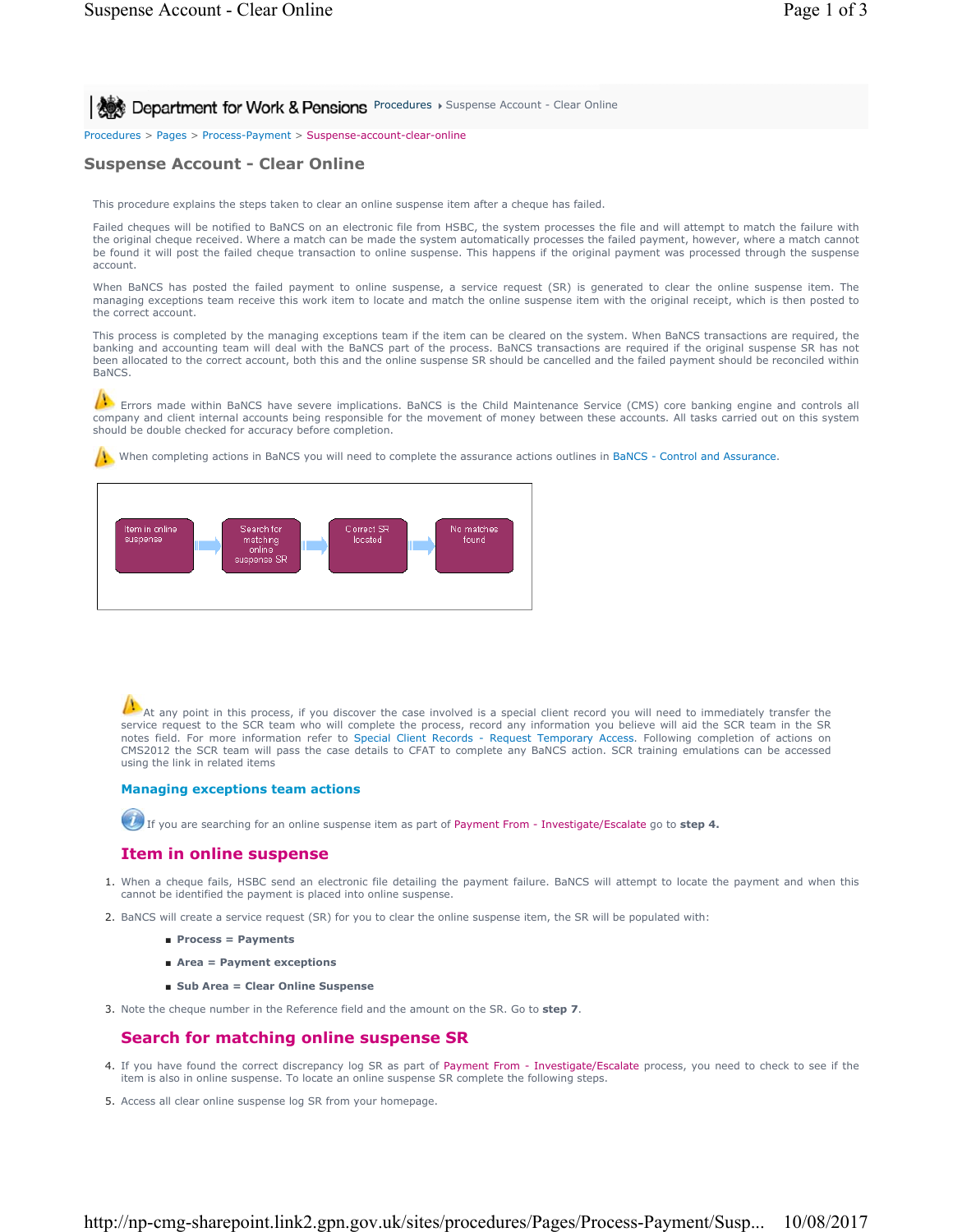Search each SR until you find the correct one. You can also search the payments data files, these are located in a secure folder. If you locate 6. an online suspense SR go to **step 27**, if the payment is not in online suspense, continue from **step 31** in Payment From - Investigate/Escalate.

## **Search for matching discrepancy log SR**

 $U$  You need to search through the discrepancy log SR's to locate the SR that was created when the item was put in suspense.

7. Access any discrepancy log SR from your homepage.

 $U$  It does not need to be the correct one relating to the payment, you need to do this to be able to search all the discrepancy log SR's on the system.

- 8. Select **Query** and perform a wildcard search by entering the cheque number in the **Additional Payment Details** field using an asterisk (\*) before and after it, e.g. \*12345678\*.
- The first of the search results are shown on the screen; on the right hand side of the screen you will be presented with **1** of **1+**, select the 9. arrow next to this to show how many results have been returned.
- 10. Only one result should be shown, but if more are displayed, search each SR until you find the correct one.
- 11. You can also search the payments data files, these are located in a secure folder.

#### **Correct SR located**

12. Once you have found the SR, send both of the SR's to the banking and accounting team to complete the process. Banking and accounting actions will start from **step 27.**

### **No matches found**

If the SR is found in the closed discrepancy log SR list, you can complete the process without handing off to the banking and accounting team.

13. From your home screen select the **Service tab**, go to **Saved Queries** and from the drop down select **Discrepancy Log SRs Closed**.

All closed discrepancy log SR's will populate the screen.

14. Access any closed discrepancy log SR.

 $U$  It does not need to be the correct one relating to the payment, you need to do this to be able to search all closed discrepancy log SR's on the system.

- 15. Select Query and perform a wildcard search by entering the cheque number in the Additional Payment Details field using an \* before and after it, e.g. \*12345678\*.
- 16. The first of the search results will be shown on the screen; on the right hand side of the screen you will be presented with 1 of 1+, select the arrow next to this to show how many results have been returned.
- 17. Only one result should be shown, but if more are displayed, search each SR until you find the correct one. Once found, return the client details to the caseworker to complete the process.
- 18. Once you have found a match, note down the client details the closed discrepancy log SR has been assigned to.
- 19. Go into the Online Suspense SR and manually search for that client using the Last Name multi value group (MVG), select the Search **Criteria** as either **Nino** or **Name** and input the information in the appropriate box. Select **Go**. From the list choose the correct client and then select **Ok**.
- 20. Select the **Case Number** MVG and from the left hand list select the clients case the payment was assigned to, move this to the right hand list and select **Ok.**
- 21. Set the SR to **In Progress**, an activity plan will be generated. Press **Ctrl+S** to save the data.
- 22. Update the **Notes** field, detailing that the payment failure was successfully allocated. For more information refer to Notes Freetext/Case.
- 23. Access the Payments dropdown and select Online Suspense, this will take you to the Resolved Account Number screen. Select the Last **Name** MVG and update this with the clients last name.
- 24. Update the **Resolution Code** to **Transaction matched,** this will enable the **Submit To BaNCS** button.
- 25. Select the **Submit To BaNCS** button to initiate the approval request and clear the item from the online suspense account.
- 26. Ensure all activities are updated on the SR and then close it by updating the **Status** to **Closed** and the **Sub Status** to **Complete**.

#### **Banking and accounting team actions**

 $U$ Note, you will need to use financial reports for certain information. On a daily basis all financial reports on BaNCS will be saved into a secure shared folder, for further information refer to Finance and GL Overview.

When a payment failure has been matched with an item in suspense, the banking and accounting team will be allocated both the Discrepancy Log and the clear online suspense SR's. They will post a correction in BaNCS and cancel both SR's.